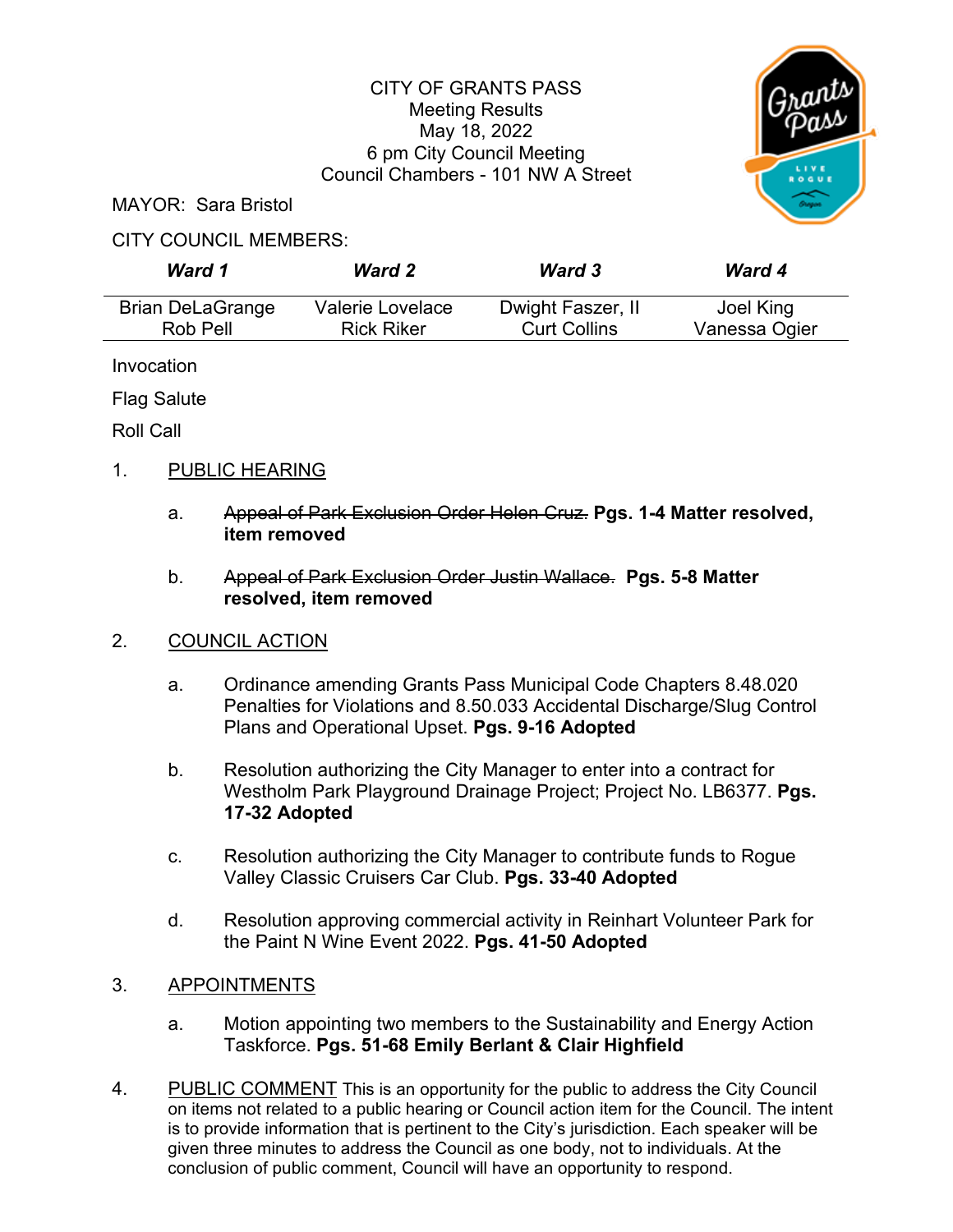This meeting will proceed in an effective and courteous manner. Citizens and Council members will be allowed to state their positions in an atmosphere free from slander, threats, or other personal attacks. Signs or placards, outbursts of applause, campaigning for public office, or other disruptive behavior will not be tolerated.

If you have a question regarding any government provided service or a current City policy, please contact the City Manager's office in an attempt to resolve the matter.

- a. Opportunity to review public comment
- b. Review emails
- 5. CONSENT AGENDA (Items included are of such routine nature or without controversy so that they may be approved with a single action). *\*Indicates short Staff presentation and Council comment.* 
	- a. Resolution authorizing the City Manager to enter into an agreement with Control Systems Northwest for water system remote SCADA upgrades. **Pgs. 69-78 Adopted**
	- b. Resolution authorizing the City Manager to renew the contract for data communication services with Hunter Communications. **Pgs. 79-86 Adopted**
	- c. Resolution authorizing the City Manager to enter into an agreement with Control Systems Northwest for UV system modifications. **Pgs. 87-98 Adopted**
	- d. Resolution authorizing the City Manager to enter into a 5-year stormwater master services agreement with Keller Associates, Inc. **Pgs. 99-108 Adopted**
	- e. Resolution authorizing the City Manager to execute Task Order 17 with RH2 Engineering, Inc., for Meadow Wood Reservoir Design services. **Pgs. 109-130 Adopted**
	- f. Resolution authorizing the City Manager to enter into a contract for the Dollar Mountain Trailhead Parking Area Project; Project No. LB6370. **Pgs. 131-162 Adopted**
	- g. Resolution authorizing the City Manager to submit a grant application to the Oregon Office of Emergency Management for the SPIRE II grant. **Pgs. 163-166 Adopted**
	- h. Resolution authorizing the City Manager to contract with State Accident Insurance Fund Corporation (SAIF) for Workers' Compensation Insurance for FY'23. **Pgs. 167-170 Adopted**
	- i. Motion approving the amendments to the Housing Element and Policies, Comprehensive Plan text amendment findings of fact. **Pgs. 171-176 Adopted**
	- j. Motion approving the minutes of the City Council meeting of May 4, 2022. **Pgs. 177-180 Approved**